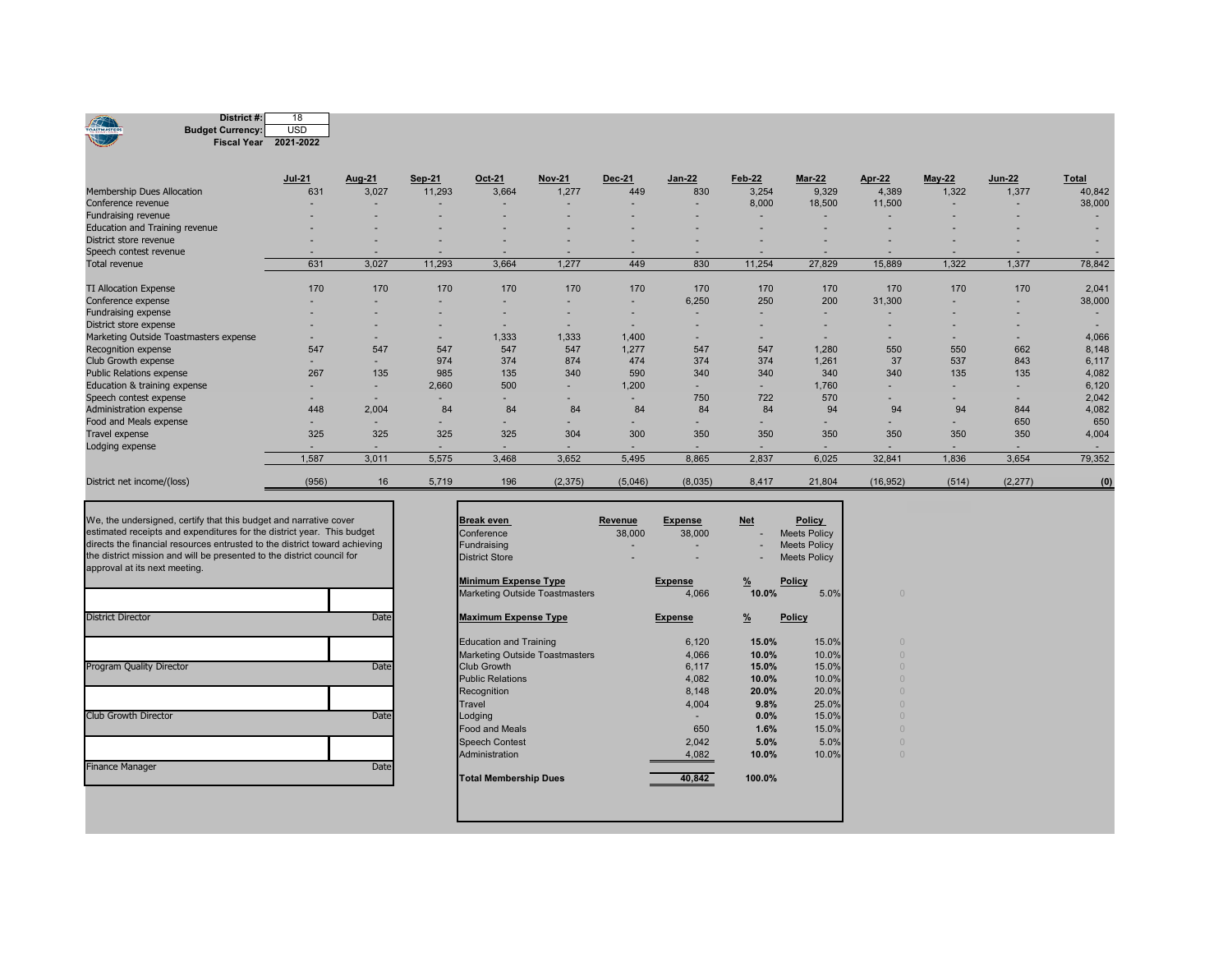

#### **TOASTMASTERS INTERNATIONALANNUAL BUDGET District2021-2022**

Following is a brief description/explanation of the estimated income and estimated expenses based on the goals outlined in the District success plan. The white rows are not password protected. Users may adjust the white area as necessary by adjusting the row height. Alternatively, a separate sheet may be used. Each section of this narrative page must be completed in order for this report to be considered complete and counted as received by WHQ. There are example questions to answer in each box. These can be deleted and replaced by your answers.

(Numbers are pulled from Summary tab)

# **Budgeted**

### **Membership Revenue 40,842**

This year the goal is to increase base membership to Smedley Distinguish Status as the district did not meet Distinguished in the 2020 – 2021 TM year. However, the focus is to become a Smedley Distinguished (4,209 membership payments) District which requires an aggressive 312 more membership payments added to our base. Membership payments is where the district tends to fall short year after year. Therefore, this year we will be making substantial investments in Virtual Outreach, Physical Advertising and encouraging Member Mentoring as well as robust training and recognition of the district's current members and existing clubs. In addition, we are striving to charter 9+ newly formed clubs for the 2021 – 2022 year. With our focus on bringing on several of those clubs early in the Toastmasters year to count as 3 membership payments during the TM year.

# **Conference Net Income/(Loss) -**

The District Spring Conference, hosted by Division E is tentatively scheduled for early to mid-May, 2022. The conference planning committee intends to hold the conference in person. No expenses were paid in advance during the prior term, The conference is dependent upon the current pandemic and state requirements. If we find that the state requirements do not allow us to meet in person in a safe manner, the District will transfer the conference over to a Zoom Virtual Conference.

# **Fundraising Net Income/(Loss) -**

District 18 does not perform fundraising outside of the spring conference

### **District Store Net Income/(Loss) -**

District 18 does not have a store.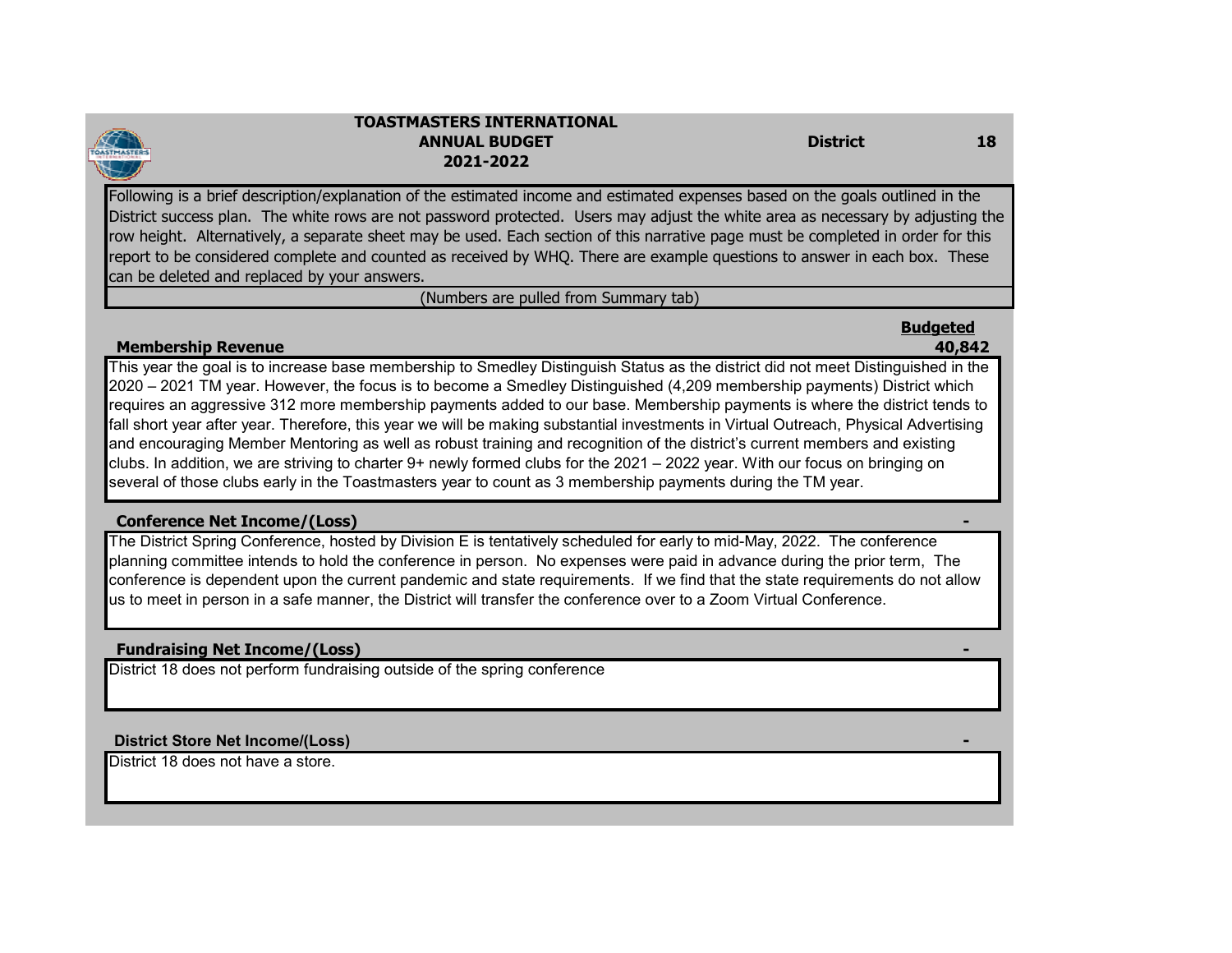#### **Marketing Outside of Toastmasters 4,066**

Marketing outside of Toastmasters includes advertising in physical, high traffic shopping malls.

#### **Public Relations 4,082**

The public relations manager will be maintaining, with the assist of the public relations team, the standard of hosting the district website, using Constant Contact for monthly ditrict newsletters and actively engaging in the districts social media platforms to generate positive awareness of the District's and Toastmasters International brand for the purpose of attracting and retaining members. In addition, the Public Relations Team will be expanding the District's presence in a Professional Networking Social Media platform.

#### **Club Growth8,148**

Due to the continuing global pandemic of COVID-19 our clubs are still holding virtual meetings, but the District continues to suffer losses of clubs along with a continual decrease of membership and membership payments. To recover from this set back, district 18 needs to have a strong presence by launching an aggressive marketing campaign, deliver a clear and strong message to bring about a positive impact by involving the entire District 18 membership. One of District 18, 2021 – 2022 goals is to continually build on knowledge and comfortability with the virtual world. The strategy going forward would be based on purposeful actions, transparency, and consistency. The Club Growth message will be focused and center around new member egagement and total

### **Recognition 8,148**

Recognition this year comes in the form of incentives for the member, club, area and division levels. For the members, we include lapel pins, pathways recognition, triple crown awards, DTM medallions and pins. Club incentives include TI Gift Certificates for offers training attendance, both in the summer and winter. Other incentives include Distinguished Area and District trophies engraved.

### **Education and Training 6,120**

The district looks to educate and train members throughout the year by having twice a year DEC training, TLI's and member interest training during the district's Mastery Mondays and informational All Hands calls and a celebrated Educational Extravaganza. In addition, Division Directors are holding small seminars over zoom for additional training to club officers on how to complete a Club Success Plans, Club Coaching etc. There are added incentives under recognition for members to grow this year with member, Club Officer, Area Officer, Division Officer and District Officer performance. The District has again added zoom accounts for division directors to be able to hold Division focused events and speech contests, division and area council

### **Speech contests 2,042**